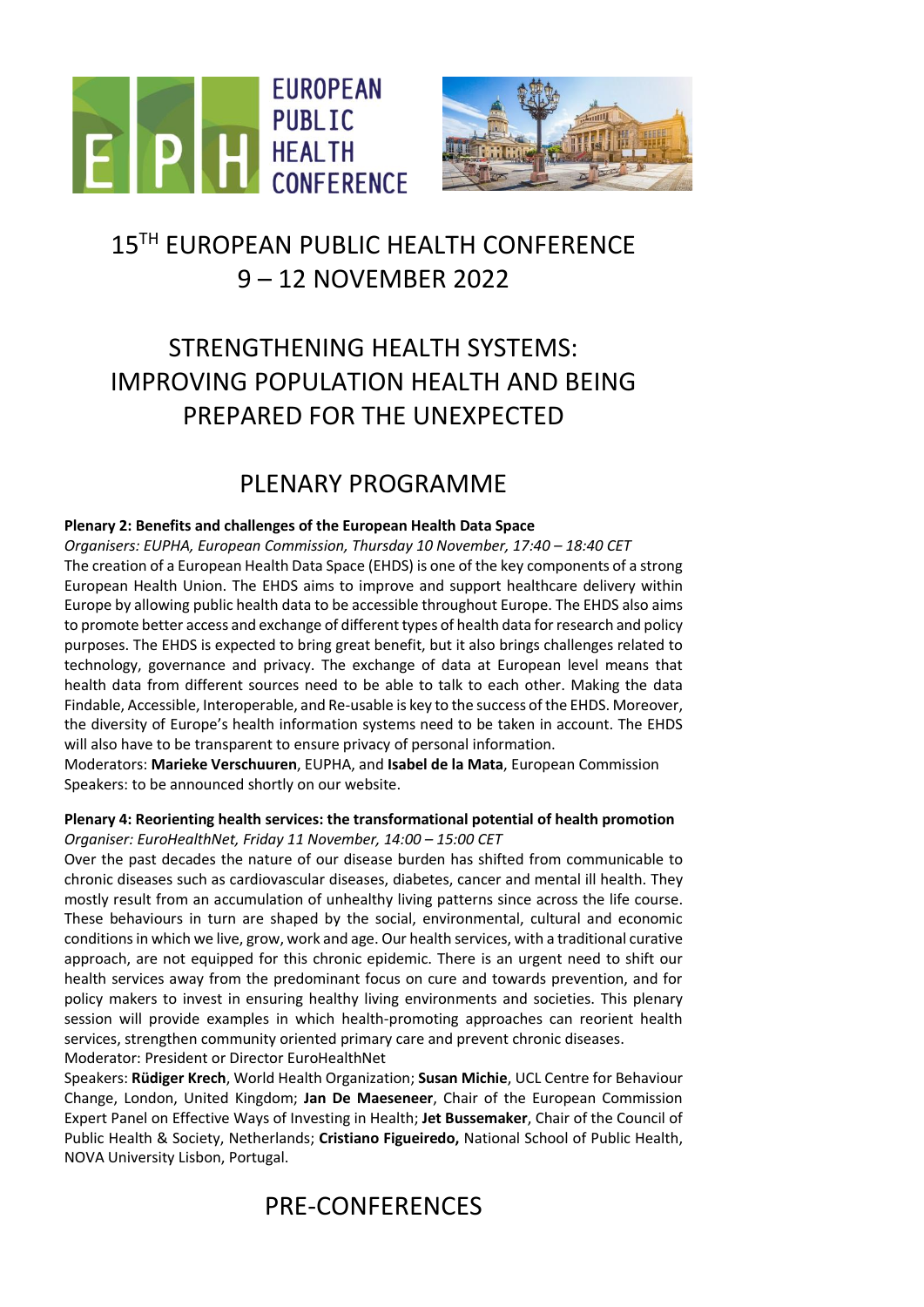Pre-conferences are held on Wednesday 9 November. The full programme will be announced shortly on our **[website](https://ephconference.eu/pre-conference-programme-422)**. Pre-conferences are held for half day (morning or afternoon) or full day. Attending a pre-conference requires separate registration. This can be done while registering for the main conference but can also be added to your existing registration at a later time. Registration fees are €75 and €150. Sponsored pre-conferences are €20. (inclusive network buffet lunch and VAT).

#### LUNCH SYMPOSIUMS

We are preparing with partners an exciting lunch symposiums programme to be held on Thursday 10 and Friday 11 November. No separate registration required.

**Enhancing pathways for vaccine assessments and national decision-making – a driver of resilient health systems**

#### *Organised by VaccinesEurope*

The COVID-19 pandemic has dramatically highlighted the crucial role that vaccines play in ensuring good population health, health system resilience, and societal well-being. As Europe begins to look beyond the pandemic, there is an opportunity to reflect on the future needs of the vaccine ecosystem as a driver of health system resilience and sustainability. A key area for attention and policy action concerns the country-specific pathways through which vaccines are assessed and decisions made on their inclusion in National Immunisation Programmes (NIPs). This lunch symposium will bring together key stakeholders from across Europe's immunisation ecosystem to consider the actions that are needed to enhance national vaccine pathways.

More lunch symposiums will be announced shortly on our **[website](https://ephconference.eu/index.php)**.

## ABSTRACT SUBMISSION RESULTS

Thank you for submitting your abstract for the EPH Conference 2022. We received a record number of 2,185 single abstracts which are now being reviewed by our experts in the International Scientific Committee. Results of the abstract submission will be communicated to you by mid-June. Keep an eye on your inbox and spam folder! Accepted abstracts are published in the Abstract Supplement of the *European Journal of Public Health* but only if you have registered for and presented at the conference.

# EARLY REGISTRATION IS OPEN

You can benefit from early bird registration fees until 1 September. EUPHA members and delegates from Germany pay € 670 before 1 September, non-members € 740, Students, trainees and colleagues from low- and middle-income countries pay € 400 (all including VAT).

We are expecting over 1,500 delegates. Meet your colleagues at the largest public health event in Europe during four fully packed conference days. More information **[here](https://ephconference.eu/registration-fees-and-information-420)**

### PANDEMIC PREPAREDNESS

From 1 April 2022, there will be **no longer any restrictive measures** for the event industry. Meetings, conferences, events and trade fairs will no longer be subject to upper limits and access conditions. Event organizers are free to decide whether and how to make use of protective measures. For the EPH Conference 2022 we will follow the recommendations for responsible events to ensure our delegates can attend the conference safely. More information can be found on the websites of **[VisitBerlin](https://convention.visitberlin.de/en/event-management-during-the-corona-pandemic)** and the **[State of Berlin](https://www.berlin.de/corona/en/measures/#:~:text=In%20addition%2C%20participants%20must%20maintain,from%20a%20Covid%2D19%20infection.)**.

### CONFERENCE VENUE HUB27 BERLIN